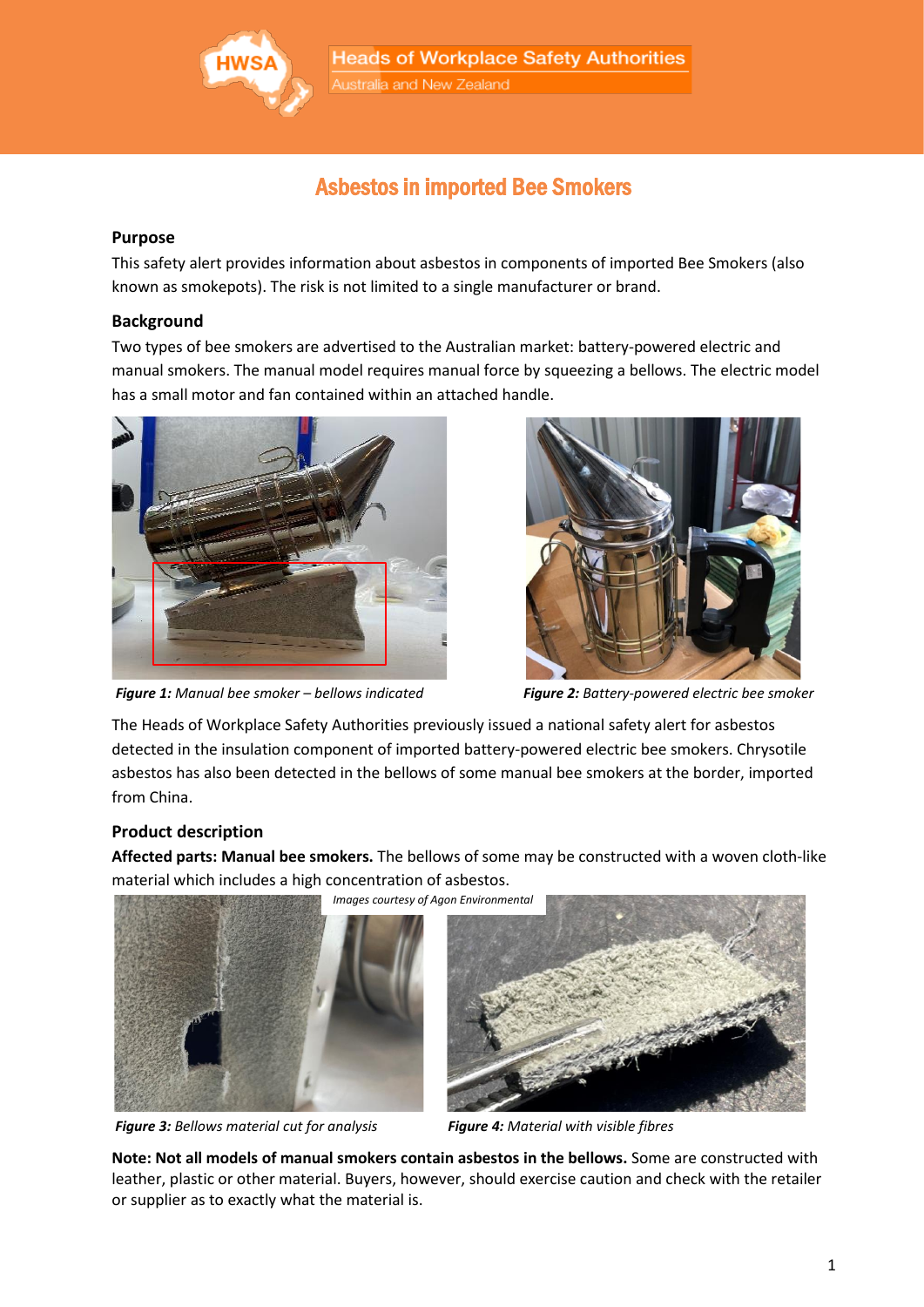**Affected parts: Electric bee smokers.** An insulation board situated between the handle and the canister, made with bonded asbestos.



*Figure 5: Insulation board indicated*

Various makes and models, all of a similar nature, are advertised in online shopping websites by sellers based outside Australia and are cheaply obtained. Consumers and commercial importers are advised to avoid suppliers of these products.



*Figure 6: Images of similar products from online shopping sites, all with identical suspect components*

Identical models to these may also be available from countries with asbestos bans in place. The smokers, however, may have been constructed from components imported to those countries. The country the goods are imported from may not necessarily be the origin for all components. If the bellows material looks the same, it probably is.

## **Asbestos in imported products**

In Australia, the importation, manufacture, supply, sale and use or reuse of asbestos and asbestoscontaining products is not permitted, except under very limited circumstances. However, some countries around the world continue to manufacture and supply asbestos-containing products and materials. In addition, some supplier countries may classify goods with low levels of asbestos as 'asbestos-free' or 'non-asbestos'. Sourcing apparent non-asbestos products from manufacturers that also make asbestos products is a risk for importers because under Australian law any level of asbestos is prohibited for import or use.

## **Risk control**

Consult an asbestos professional. Do not deconstruct the suspect component without professional advice. Damaging the structure of the components may release asbestos fibres into the air.